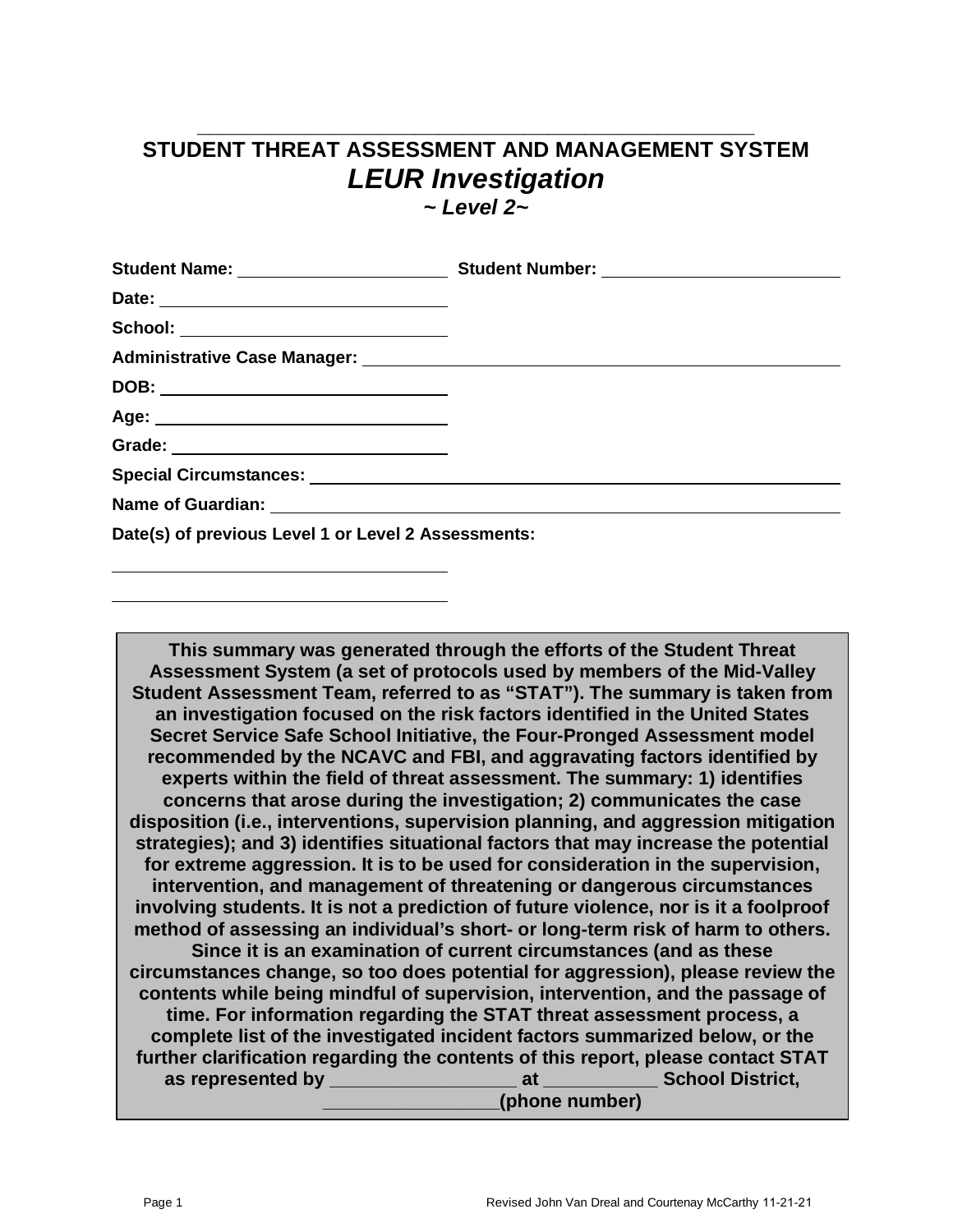### **\_\_\_\_\_\_\_\_\_\_\_\_\_\_\_ STUDENT THREAT ASSESSMENT TEAM (STAT)**

The \_\_\_\_\_\_\_\_\_\_\_\_\_\_\_\_\_\_\_\_\_ Student Threat Assessment Team or STAT is comprised of the following: <u>\_\_\_\_\_\_\_\_\_\_\_</u>

(enter

your agencies here (i.e., school district, sheriff's office, police department, mental health agencies, juvenile authorities, etc.))

STAT is a consultation team that assesses risk of violence and assists case managers with the application of resources to manage and decrease the possibility of attack, protect potential targets, and support students to develop and employ healthy and safe coping strategies.

Other students/people involved (supporting/allowing the threatening behavior, communication, or ideation):

| Student Name(s): | Age: | Grade: |
|------------------|------|--------|
| Student Name(s): | Age: | Grade: |
| Student Name(s): | Age: | Grade: |
| Student Name(s): | Age: | Grade: |
| Student Name(s): | Age: | Grade: |

Information was gathered from the following sources of information:

|                             | Cumulative file review, including confidential file           |
|-----------------------------|---------------------------------------------------------------|
|                             | Review of discipline records                                  |
| Г                           | Academic-related materials, such as journaling, artwork, etc. |
| $\mathcal{L}_{\mathcal{A}}$ | Student/family criminal history                               |
| $\Box$                      | Student interview                                             |
| $\Box$                      | Student witness interview                                     |
| $\Box$                      | Parent interview (if not in attendance)                       |
| $\Box$                      | Teacher/staff questionnaires (if not in attendance)           |
| $\Box$                      | Search of belongings                                          |
| Г                           | Search of social media activity                               |
|                             | Other:                                                        |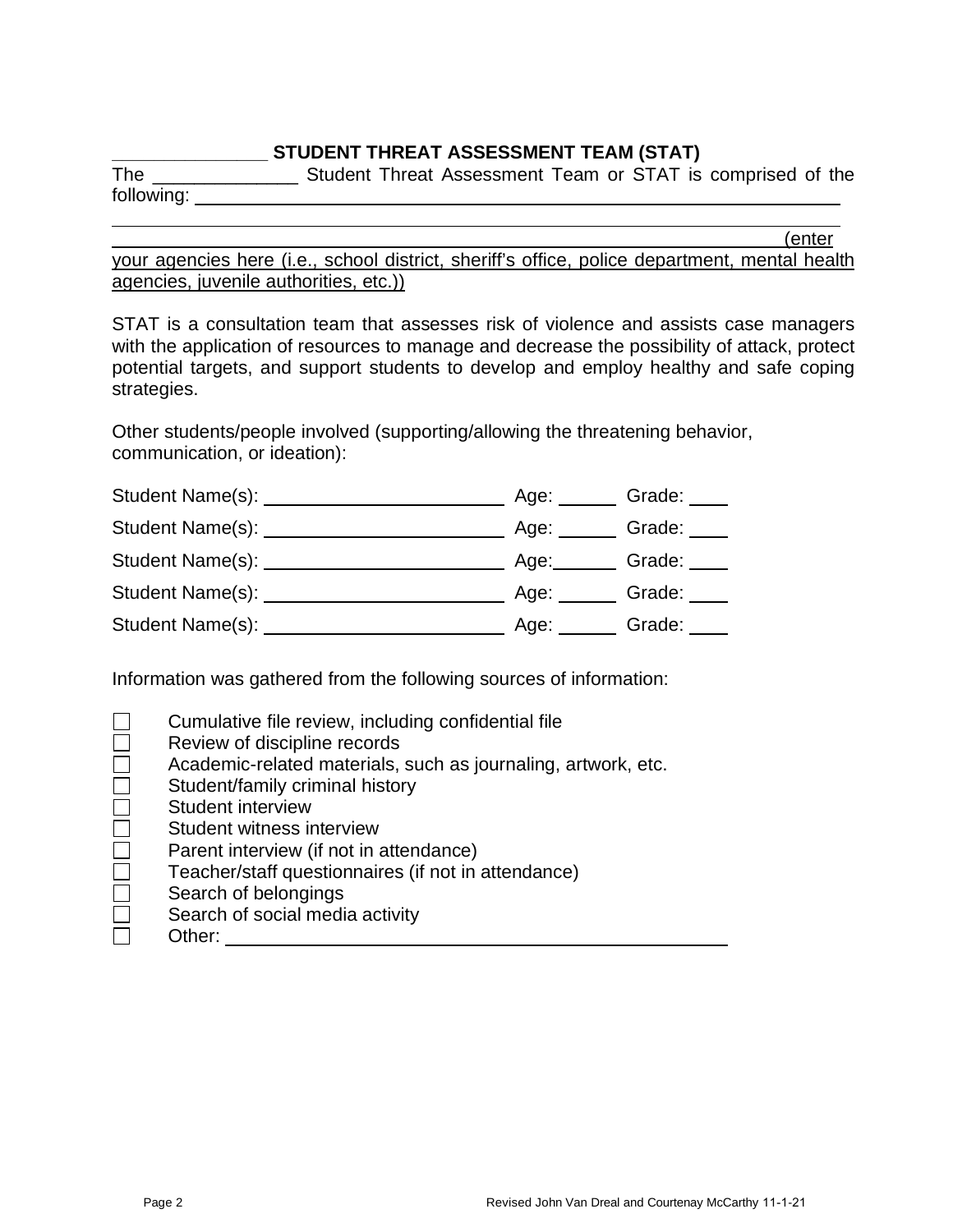### **SITUATION OR INCIDENT FACTORS:**

- **Source of information regarding threat or behavior:**
	- Rumor
	- First-source information (leakage, as noted above)
	- Peer report
	- Parent report
	- Teacher, staff, or other adult report
	- Other
- **The student identified above was or is in a situation containing a threatening communication or behavior. The following is a description of the incident or concern:**
- **The threat was indicated through:** specific and detailed communications; ultimatums; simple statements; reactive communications; affectations of bravado; veiled communications; vague or indirect references or warnings; fixed or ongoing themes within communications; disorganized communications; aggressive act; behavioral gestures; no actual actions; other.
- **Target was:** specific to person; specific to a population; focused (target and/or guardian notification complete); transient (a result of a reactive and transient situation); not noted.
- **Threat was communicated to:** potential target; others regarding potential target; as a generalized threat without a specific target; no communication; other.
- **Threatened aggression was:** mild (potential low impact and little to minimal injury)**;** moderate (an injury could occur but would be short of serious or lethal); extreme or violent (serious or lethal injury); no threat of aggression; other.
- **Acted-out aggression was:** not present; indications of novel aggression; mild (resulted in or intended no or minimal injury); moderate (while resulting injury or intended injury is concerning, it was not serious or lethal); extreme or violent (resulted in or intended an injury that was serious or lethal); other.
- **Attack-related behavior:** threat and /or behavior appear reactive; while threat was specific to target, there is no noted behavior related or relevant to the pursuit of the aggressive act; plan (see below); approach behavior; research, suspicious inquiry, and/or information gathering; rehearsal/simulation (repetitive viewing); acquired or attempted to acquire weapon and/or equipment; behaving in a manner that suggests an intention to follow through on the threat; energy burst suggesting an increase or variation of previously noted activities related to target; other.
- **Attack schedule:** date and/or time set; implied; vague; no schedule or date indicated; other.
- **Plan to act out aggression:** details of plan are set; no plan noted; detailed; organized; objective plausibility; subjective plausibility (only); vague reference to threat; no reference to threat; simple; generalized (specifics difficult to determine); noted theme is to carry out threat; complex; disorganized; unclear; other.
- **Method of aggression:** physical; objects; sharps; guns; bombs; fire; no method noted; other.
- **Weapons availability:** in home, secured; in home, unsecured; noted as available with extended family or friends; available in community; unavailable due to security and /or supervision; other.
- **Suicide concerns:** suicidal ideation expressed without clear statement of intent; blatant statements regarding intent (threats); stated desire to die; stated desire to be killed; gestures; plan; plan with means; rehearsal; no indication; other.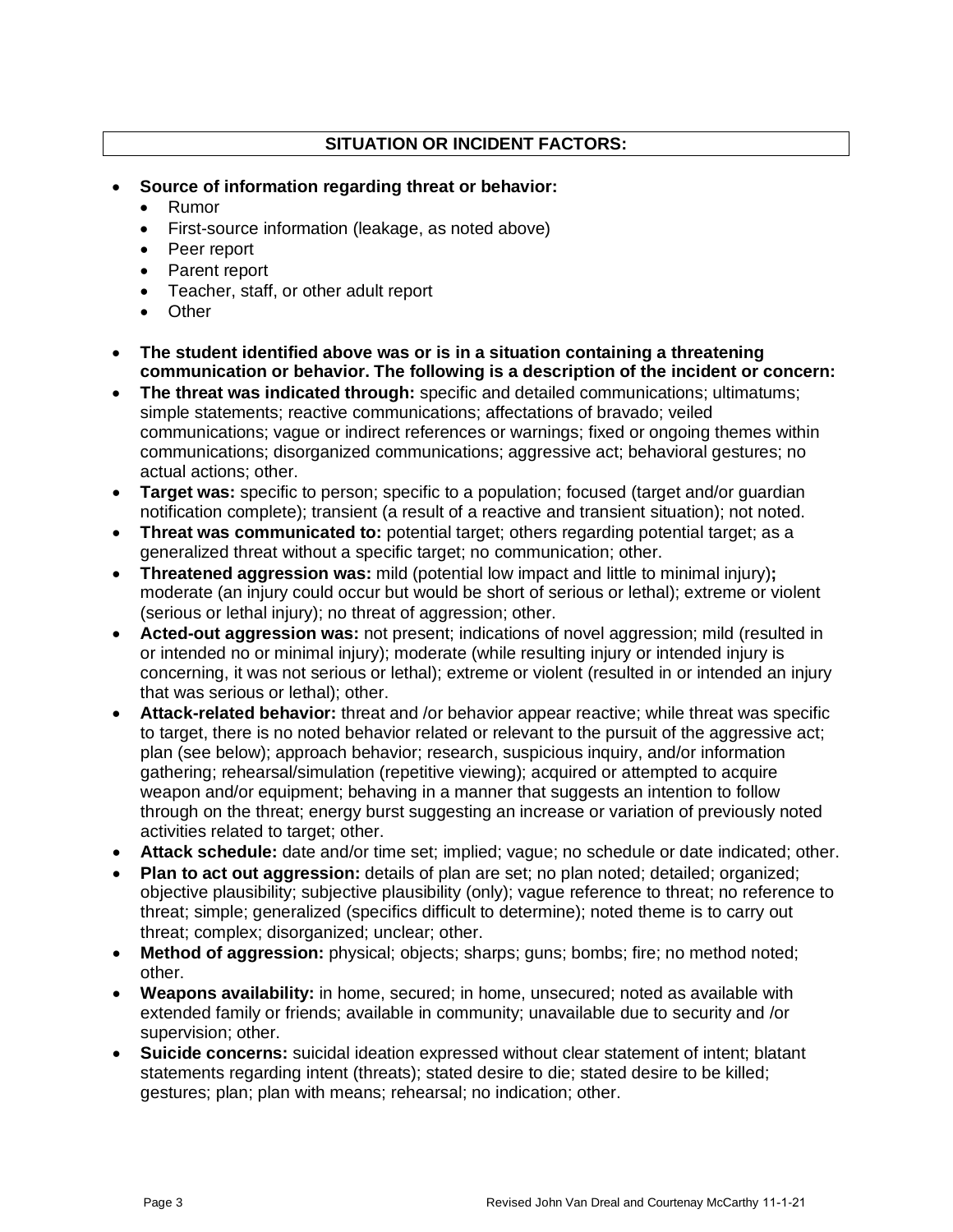- **Self-harm concerns:** cutting; burning; no self-harm; other.
- **Interest, orientation, and/or immersion in extreme aggression:** entertainment preferences suggest violent theme that are sequential and specific to targeted and/or vendetta violence; role models and interests suggest fascination and/or admiration for either notorious or fictional violent people and acts of violence; copycat implications; rehearsal through media or fantasy acts; intense interest in military or law enforcement paraphernalia; closely associates with weapons; fascination with weapons (type); developmentally appropriate interest; interest is for amusement only or to shock others; no interest indicated; other.
- **Identification:** warrior or pseudo-commando; previous attackers; as an agent or soldier of a violent cause or belief system; developmentally appropriate psychological identification; no identification noted; other
- **Fixation:** increasing perseveration on negative/violent cause or person; vigilantism; negative characterization; extreme opinions with angry or violent undertones; fixation causing academic and/or social deterioration; negative emotionality within reason; none noted; other.
- **Motive:** control; injustice; lost love, rejection, or victimization; self-defense; recent loss; status change; humiliation; grievance; grudge; power; intimidation; bravado; extortion; other; no motive (threat was reactive); other.
- **Self-perspective (regarding life situation):** hopeless; desperate; overwhelmed, or highly stressed; victim of ridicule or rejection; victim of bullying; significant personal loss; loss of romantic or close personal relationship; personal failure; overly disciplined and /or punished; jealous and resentful; impacted by mental health issue (e.g., developmental limitations, disturbance of thought, mood issues); stable; untroubled; tolerable; optimistic; positive; hopeful of pro-social future; perspective is congruent with situation as seen by others; perspective is incongruent with situation as seen by others; other.
- **JACA (DeBecker):** justifies aggression; does not justify aggression; does not see situation as having alternatives to aggression; perceives situation as having alternatives to violence; accepts consequences of acting out aggressively; does not accept consequences of acting out aggressively; has or perceives self as having ability to act out aggressively; has or perceives self as having ability to act out in a planful and targeted aggressive manner; does not have ability to act out in a planful and targeted aggressive manner; is supervised in a manner that interferes with the opportunity to act out aggressively; no JACA elements noted.
- **Perspective regarding targeted violence:** imperative; necessary; likely if something doesn't change; one of many options; a useful threat to get attention, but not an actual option; a useful threat to intimidate or for bravado, but not an actual option; denies considering as option; other.
- **Perspective of caregivers, peers, and education staff:** concerns regarding potential acted out extreme aggression; concerns regarding potential mild to moderate aggression; ambiguous concerns regarding aggressive behavior; concerns regarding acting out behavior; no concerns; other.
- **Precipitating events:**
- **Relationships with pro-social adults:** trusting and successful; trusting but emotionally temperamental; connected but superficial or shallow; disconnected and apathetic; disconnected and resentful. **List:**
- **Inhibitors/protective factors:** family support; relationship with at least one positive adult; social support; pro-social beliefs or values; commitment to school; pro-social involvement in sports, clubs, church, extra-curricular activities, band, music, pets, other:

### **SCHOOL FACTORS**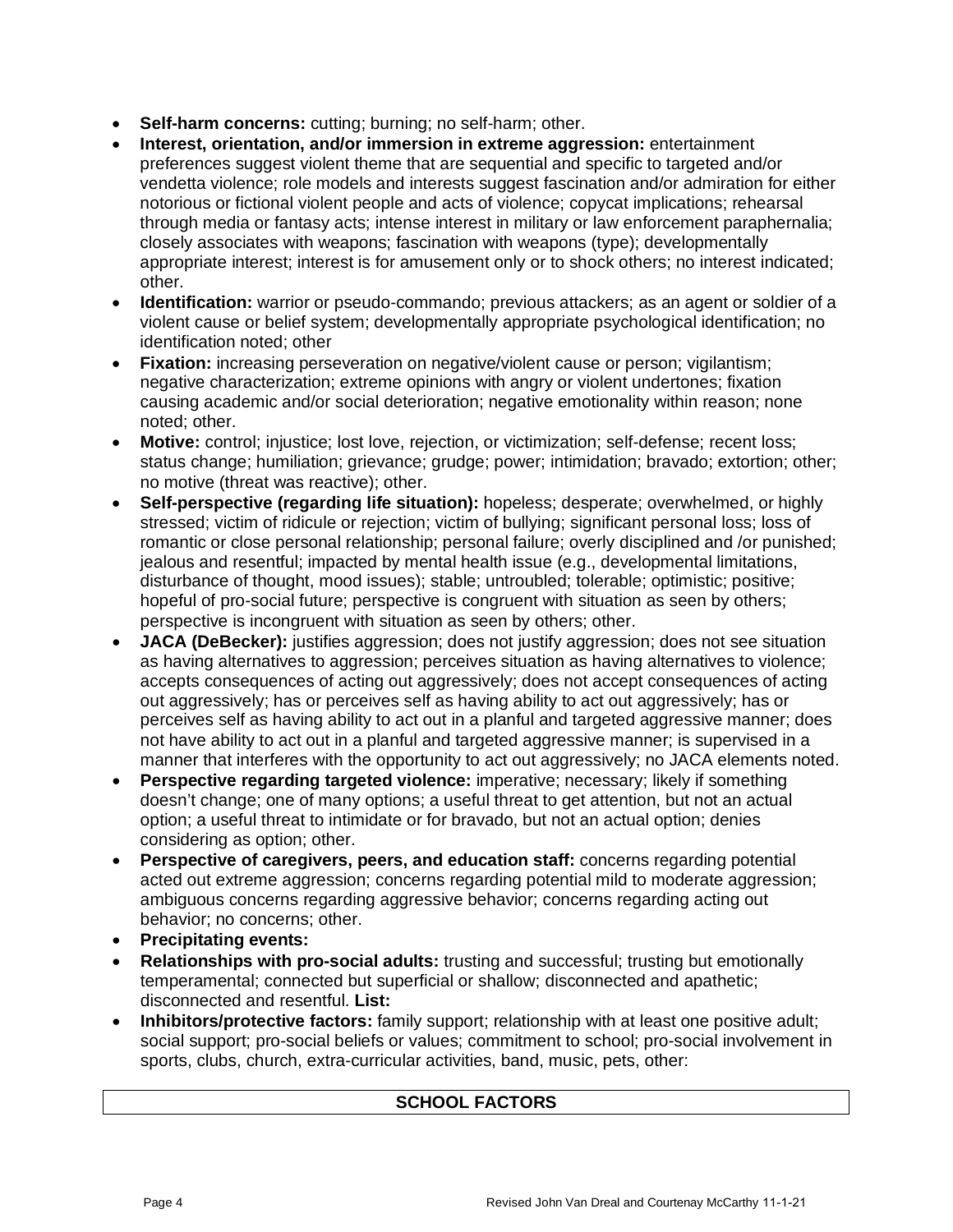- **504; Special Ed.; Regular Ed.:**
- **Special circumstances:**
- **Disciplinary action taken:**
- **Academics:**
- **Attendance:**
- **Attachment to school:**
- **Behavioral history:**
- **Discipline history:**
- **Educational goals or plan:**
- **Other concerns:**

### **SOCIAL FACTORS**

- **Strength of relationships (general impression):**
- **Victimization history at school, home, and community (real or perceived):**
- **Social status:** high or accepted within mainstream and other groups; moderately accepted within mainstream; connected within small subculture or clique; disconnected disinterested socially or self-committed loner with parallel social movement; rejected by mainstream and most subculture, but maintains parallel social movement; rejected and marginalized, but accepted within marginalized clique; completely rejected and marginalized; other.
- **Peer group:**
- **Role within peer group:** leadership; shared leadership; is both leader and follower; follower; connected but reserved and varies in commitment to follow; superficial, on the group's periphery, or disconnected; toady, sycophant, or servant; other.
- **Peer group traits:** pro-social; within normal/accepted range of behavior; troubled; reckless and energetic, but aggressive behavior is within norm; delinquent; high risk (engages in atrisk behavior); aggressive (views aggression as an acceptable solution to typical youth problems); other.
- **Community support level:** community resources employed; community resources exhausted; beginning to explore resources; no community support. **List resources being used:**
- **Other concerns:**

### **PERSONAL FACTORS**

- **Adjudication/law enforcement contact:**
- **Recent changes in behavior and/or beliefs:**
- **Pattern of behavior:**
- **Management skills for typical social conflict:** pro-social, healthy range of response within developmental expectations; limited skills but responsive to help and suggestion; few skills and mostly avoidant; uses denial or argument; verbally combative; uses bravado and intimidation; physically combative; threats of aggression or violence; other.
- **Strategies used to stop victimization, teasing, or rejection:** avoids or reports trouble; appropriate use of assertiveness, negotiation, and adult resources; passively allows or compromises; enlists help of peers; bravado and posturing; threatens; physically fights back; full revenge; other.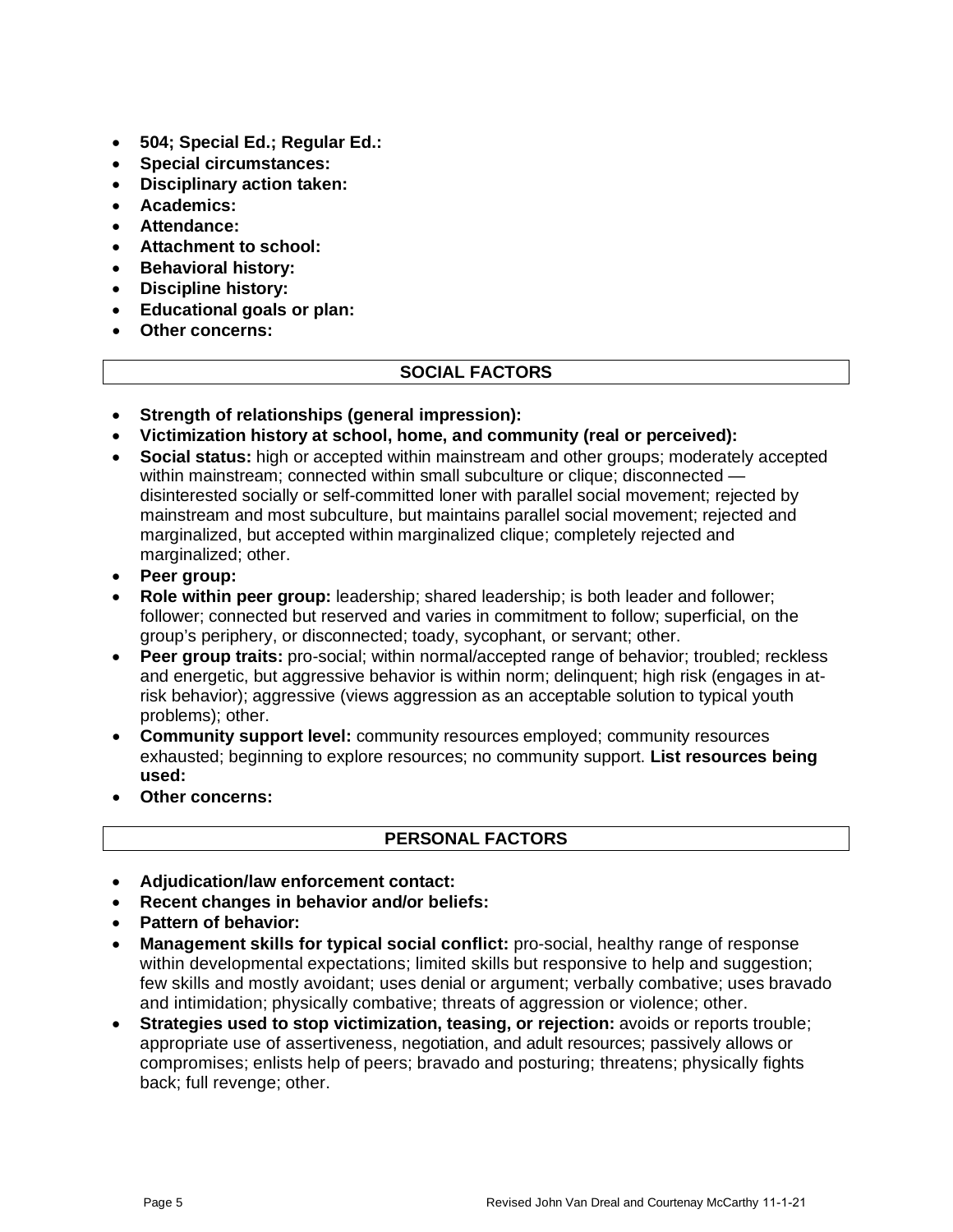- **Emotional coping skills and reserves:** healthy and developmentally appropriate; varies by mood and swing; immature for age; limited and shallow — few healthy strategies/low emotional reserves; poorly developed strategies but accepts help; post-trauma or emotional distress interferes with use of skills or depletes skills quickly; has blocked skill development; other.
- **Anger management skills:** within developmental expectations; limited but defuses quickly and accepts helps and supervision; explosive and hostile; loses ability to reason and is unapproachable; loses control and is disruptive; quickly elevates to aggression; other.
- **Coping skills for change:** flexible; optimistic; anticipates consequences; tolerant within reason; disinterested; rigidity; hypersensitive and irritable; intolerant; highly frustrated; other.
- **Attitude:** sees self as superior; injustice collector; sees self as an undeserved victim due to others actions; entitled; criminal; narcissistic; has healthy view of personal strengths and weaknesses; sees self as a failure; sees self as inferior, broken, or weak; sees self as an ongoing and deserved victim due to weaknesses; other.
- **Stress level (real or perceived):** severe; moderate; low; not indicated.
- **Level of desperation or despair:** severe; moderate; low; not indicated.
- **Need for attention, recognition, or notoriety**: exaggerated; desperate; some attention seeking but typical for age and development; confident/very little attention seeking; low and avoidant; other.
- **Response to rules, authority, and structure:**
- **Self-perception of situation:** awareness of dysfunctional or troubled situation and wants to change; has awareness of dysfunctional situation, but lacks concern or doesn't care; is unaware of dysfunctional or troubled situation; inaccurately views acceptable situation as dysfunctional; accurately views situation as functional; other.
- **Trust level:**
- **Maladjustment:** exaggerated entitlement; externalize blame; superiority; alienation; dehumanizing behavior or attitude; self-esteem; empathy; remorse; manipulative and controlling, even at the expense of others' physical comfort; lacks moral or religious beliefs; values are socially maladjusted; other.
- **Recent loss or loss of status:**
- **Animal abuse:**
- **Fire misuse:**
- **Property destruction:**
- **Signs or symptoms of depression (e.g., sadness, loss of interest, low energy level, , changes in sleep or appetite, sullen, moody, apathetic, etc.):**
- **Drug and/or alcohol use:**
- **Mental health diagnosis/symptomology:**
- **Medications:**
- **Central nervous system damage:**
- **Impulse or inattention problems:**
- **Emotional trauma or victim of abuse:**
- **Previous psychiatric treatment or hospitalization:**
- **Past treatment/intervention accessibility and response (i.e., accessible, guarded, poor response, resistive, hostile, etc.)**
- **Planning or vision of future:**
- **Early police contact (prior to age 12) or prior arrests or convictions for aggression:**
- **Past willingness to hurt others:**
- **Past use of a weapon to hurt others:**
- **Other concerns:**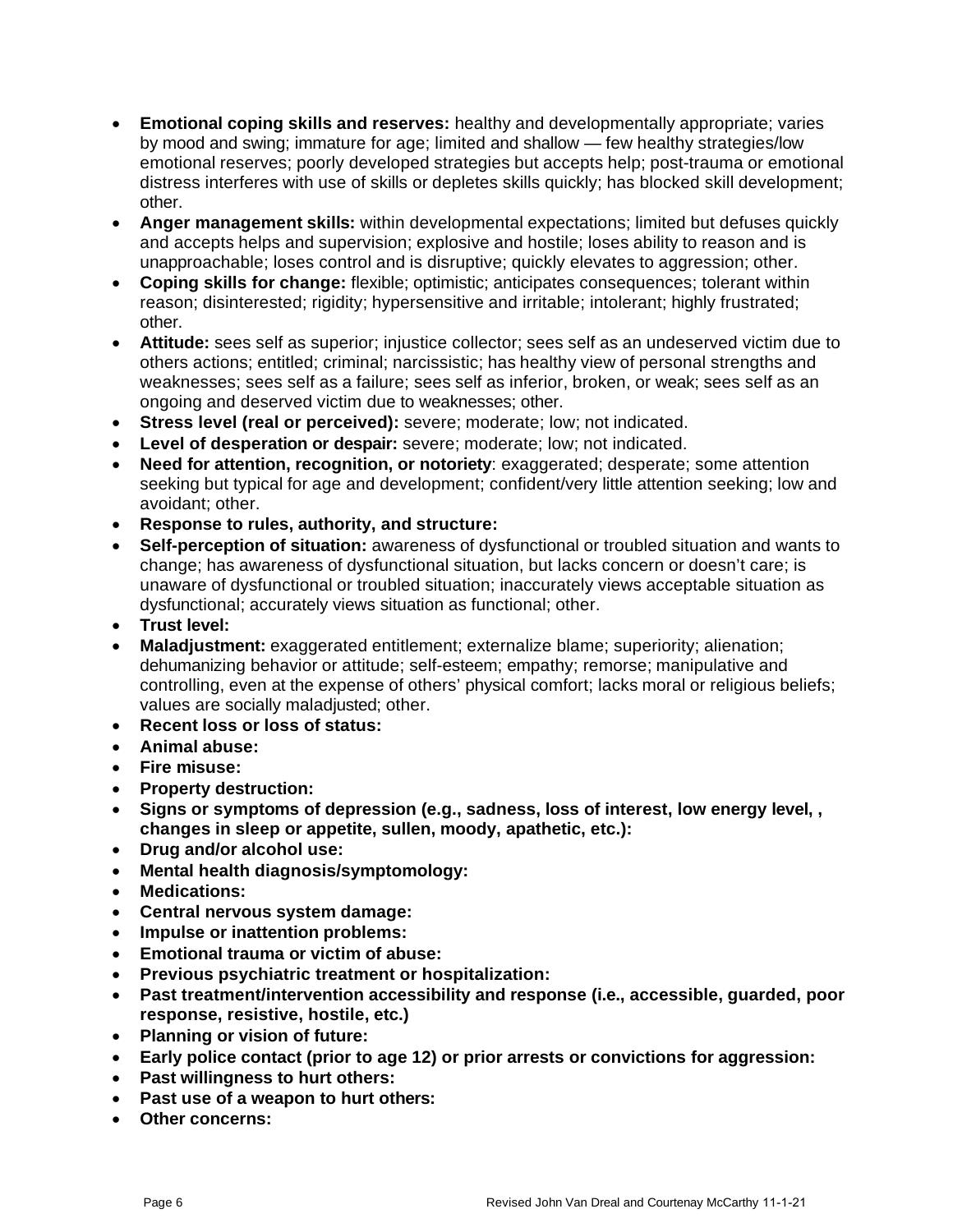### **FAMILY DYNAMIC FACTORS**

- **Resides with:**
- **Guardians:**
- **Foster placement:**
- **Ward of state:**
- **Siblings:**
- **Custody:**
- **Family history of:** domestic violence; mental illness; abuse; substance abuse; criminal activity; arrests and/or incarceration for aggressive or violent crime; other.
- **Criminal history or law enforcement contact in family:**
- **Parents'/guardians' support level:**
- **Relationships within family structure:**
- **Parent/guardian-child dynamic:**
- **Parents' and or family's views on acceptable use of criminal behavior or criminal violence:**
- **Supervision within the household:**
- **Parental control and limitations on behavior:**
- **Computer access within home and supervision of computer access:**
- **Extended family support level:**
- **Other concerns:**

#### **GANG INVOLVEMENT FACTOR**

- **Identification:**
- **Level of involvement:**
- **Role in gang (e.g., leader, instigator, follower, or toady):**
- **Expressed commitment:**
- **Willingness to act anti-socially on behalf of gang:**
- **Delinquent or aggressive/violent acts to date:**
- **Other concerns:**

#### **OTHER**

- **Collateral information**:
- **Social media (list accounts used, profile information, concerning use, etc):**
- **Current or historical medical concerns:**
- **Sleep problems:**
- **History of head injuries:**
- **Cultural considerations:**
- **Other concerns:**

### **LEVEL OF CONCERN**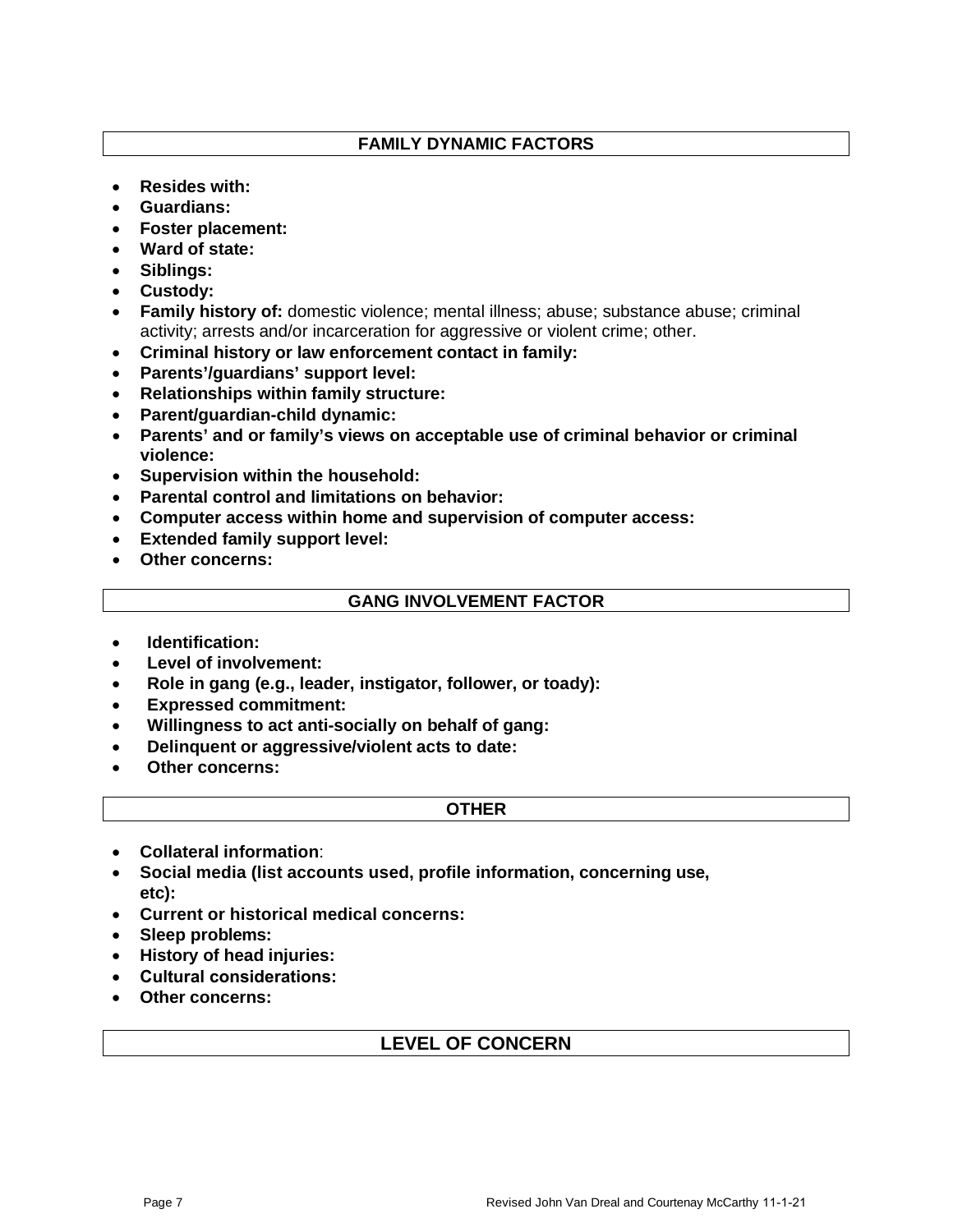| <b>Statement of concern:</b>                                                                                                                                                                                                                                                                                                                                                                                                                                                                          |  |  |  |
|-------------------------------------------------------------------------------------------------------------------------------------------------------------------------------------------------------------------------------------------------------------------------------------------------------------------------------------------------------------------------------------------------------------------------------------------------------------------------------------------------------|--|--|--|
|                                                                                                                                                                                                                                                                                                                                                                                                                                                                                                       |  |  |  |
| Use the attached rubric to assist with determining the following levels of concern.                                                                                                                                                                                                                                                                                                                                                                                                                   |  |  |  |
| There is no evidence or indication (through investigation of incident factors) that<br>the student is making or posing a threat of targeted aggression (i.e., planning,<br>rehearsing, preparing, or in any way attempting to target individuals or groups for<br>aggressive attacks).                                                                                                                                                                                                                |  |  |  |
| There is no evidence or indication of a reactive threat of aggression.                                                                                                                                                                                                                                                                                                                                                                                                                                |  |  |  |
| The results of the threat assessment indicate that the situation identified above<br>is, at this time, considered (choose one: low; low to moderate; moderate;<br>moderate to high; high) concern for reactive aggression (defined below).                                                                                                                                                                                                                                                            |  |  |  |
|                                                                                                                                                                                                                                                                                                                                                                                                                                                                                                       |  |  |  |
| Reactive behavior occurs when the attacker acts in an emotional or highly<br>aroused state in response to a perceived challenge, threat, insult, or other<br>affront. It is often a temporary, explosive, or impulsive act without pre-<br>meditation, planning, plotting, or specific targeting. Reactive behavior can<br>be a function within a pattern of socialization, as some attackers search<br>for excuses or opportunities to be angry and aggressive, without any<br>predetermined target. |  |  |  |
| Reactive aggression may cause or is intended to cause serious or lethal injury.                                                                                                                                                                                                                                                                                                                                                                                                                       |  |  |  |
| The results of the threat assessment indicate that the situation identified above<br>is, at this time, considered (choose one: low; low to moderate; moderate;<br>moderate to high; high; imminent) concern for targeted aggression (defined<br>below).                                                                                                                                                                                                                                               |  |  |  |
|                                                                                                                                                                                                                                                                                                                                                                                                                                                                                                       |  |  |  |
| Targeted aggression may cause or is intended to cause serious or lethal injury.                                                                                                                                                                                                                                                                                                                                                                                                                       |  |  |  |
| The results of the threat assessment indicate that the student identified above is<br>making or indicating threats of targeted violence; however, the student does not<br>appear to be behaving in a manner that is consistent with an intention to follow<br>through on threats (see "attack-related behavior," noted under Situation/Incident                                                                                                                                                       |  |  |  |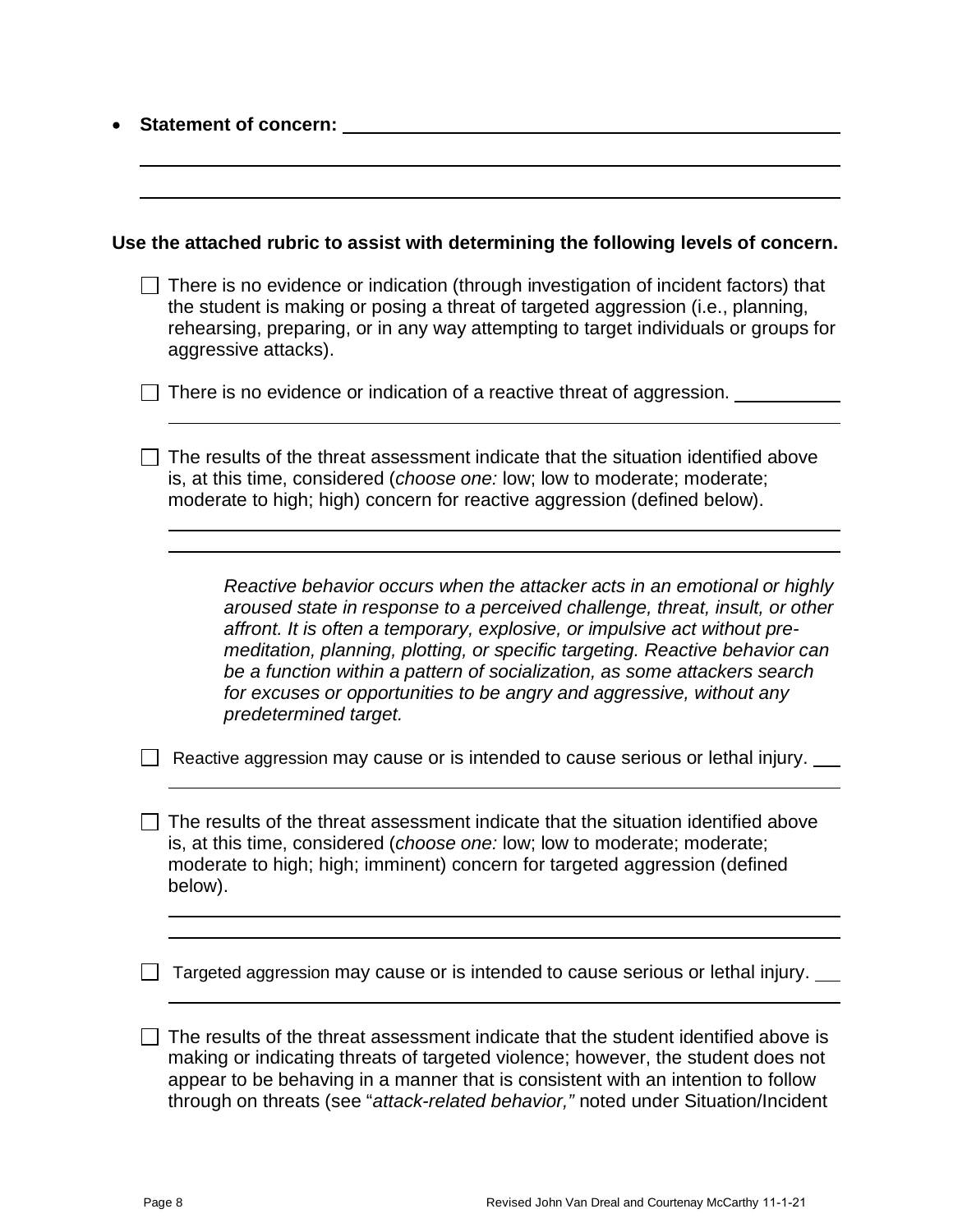Factors, above). Therefore, the situation is considered low concern for targeted aggression (defined below). To further monitor for increase in targeted violence risk factors, see attached list of risk factors.

*Targeted behavior occurs when the attacker considers and selects a particular target prior to attacking. The consideration occurs through the process of an idea with motive, planning, preparation, and eventually action.*

### *STAT Level 2 - STAT Recommendations*

**These recommendations were generated through the efforts of the Mid-Valley Student Threat Assessment Team (STAT), and are for consideration in the management of threatening or dangerous circumstances involving students. STAT is a consultation team that assesses the concern for violence and assists case managers with the application of resources to manage and decrease the possibility of attack, protect potential targets, and support students to develop and employ healthy and safe coping strategies.**

### • **Next Steps:**

- 1. Case will be staffed by Mid-Valley Student Threat Assessment Team (STAT).
- 2. Administrator will request further assessment if concern for aggression escalates (see Risk Factors guide).
- 3. Continue Level 1 Management Plan.
- 4. Warn intended victim(s) and/or guardians.
- 5. Design and implement a safety plan (using the Plan to Protect Targeted or Victimized Student form) for identified targets/victims.
- 6. Consider targeted student's physical and psychological safety needs.
- 7. Initiate protective response.

**As you consider prevention strategies, reflect upon the effects of previous traumatic experiences. For example, prevention strategies may include ensuring a sense of emotional, physical, and cultural safety for the individuals involved; fostering trusting relationships; honoring an individual's dignity; making efforts to share decisions and collaborate; and offering validation and building on an individual's strengths.**

**Additionally, consider restorative practice as you address consequences and discipline.**

- **Individual/Student Options:**
	- 1. Individual Accountability Plan.
	- 2. Initiate Suicide Risk Assessment (SRA).
	- 3. No-harm contract signed.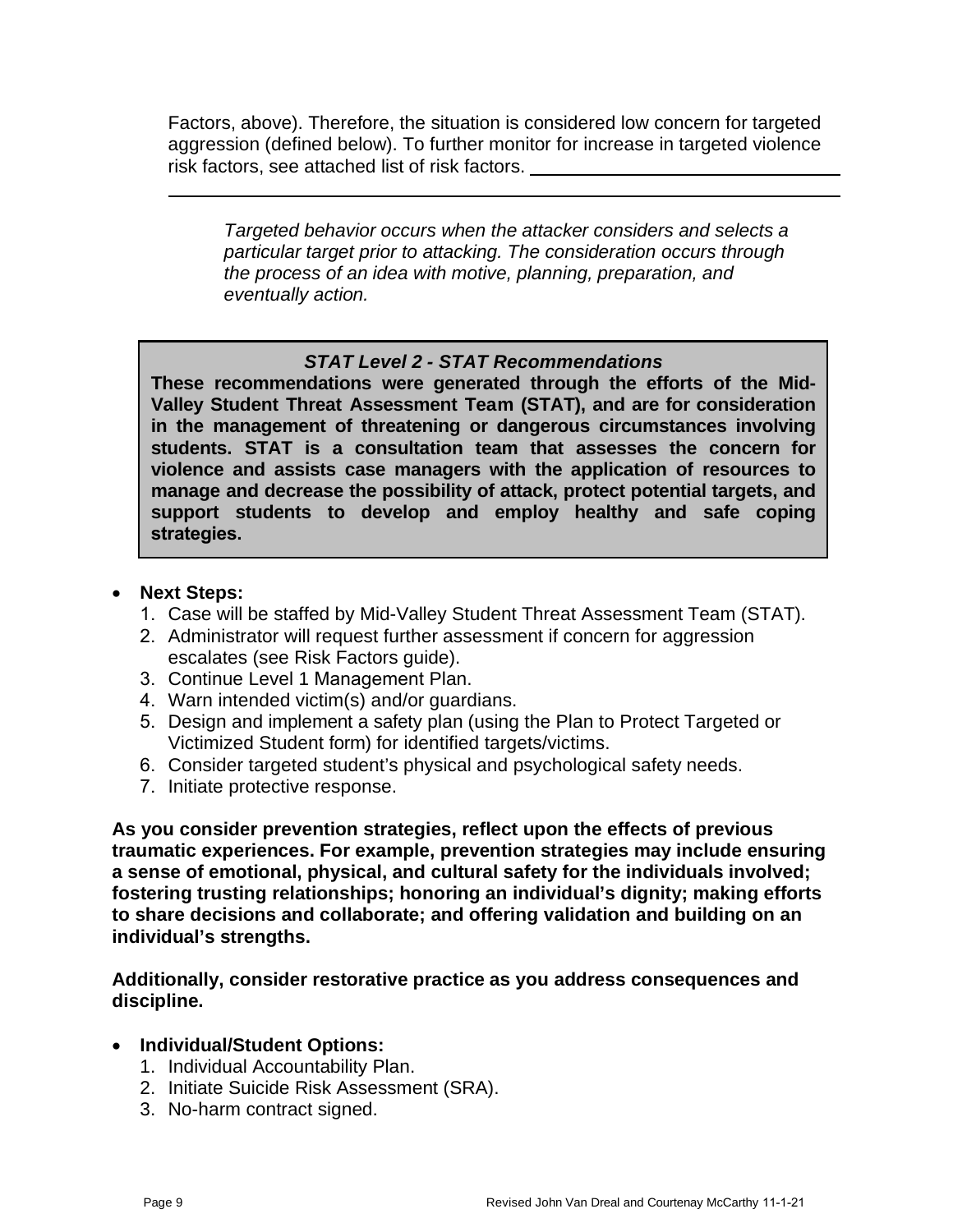- 4. Student will self-manage. Describe:
- 5. Student will identify triggers, identify agitators, and agree to "safe room" or resource of support.

## • **School Options:**

- 1. Refer to trauma-informed intervention program/process.
- 2. Consider strategies for problem-solving the grievance (e.g. mediation, counseling, restorative practices, etc.)
- 3. Review educational plan.
- 4. Consider making the following firearms admonition to guardians: "Firearms are the responsibility of the owner: Do not assume a child/student/adult has not learned the combination to a gun safe or the location of the key. Keys can be removed and duplicated, and combinations have been discovered through a variety of means. Consider changing keys or combinations or removing firearms from the home." Document the date, time, and place of the admonition, as well as the guardian's response.
- 5. Inform guardian of mandatory reporting laws. Note that the school will contact guardian when child is in a dangerous situation or causing considerable disruption to milieu. If a guardian is non-responsive or refuses to assist, school staff (as required by mandatory reporting law) must inform protective services. Document the date, time, and guardian's response.
- 6. Consider specialized class options.
- 7. Implement travel card and time accountability.
- 8. Monitor social media activity for concerning statements, agitators, triggers, threats, or behavior related to the preparation of an attack.
- 9. Consider social skill building programs.
- 11. Increase supervision in the following settings:
- 12. Make modifications of daily schedule (e.g., late arrival/early dismissal).
- 13. Require entry/exit check with:
- 14. Alert staff and teachers on a need-to-know basis.
- 15. Decrease or eliminate pass time or unsupervised time.
- 16. Conduct intermittent checks of backpack, locker, pocket, purse, etc.
- 17. Assign identified staff to build trusting relationship through check-in or mentorship: administrator; mentor; child development specialist/counselor; school resource officer; teacher; other.
- 18. Provide means by which student may safely report and discuss thoughts or intentions to harm others and receive appropriate intervention.
- 19. Offer other interventions or supervision strategies that will directly address the triggers and agitators identified in this assessment.
- 20. Identify and further develop activities, relationships, or experiences of value that inhibit the possibility of acting out.
- 21. Provide school counselor or other school-based mental health intervention.
- 22. Request parent/guardian consent for an authorization form to allow communication between the school and medical/mental health provider.
- 23. Refer to district social worker.
- 24. Provide referral to appropriate school team to consider alternative placement, such as administrative transfer, expulsion, or interim alternative educational

.

.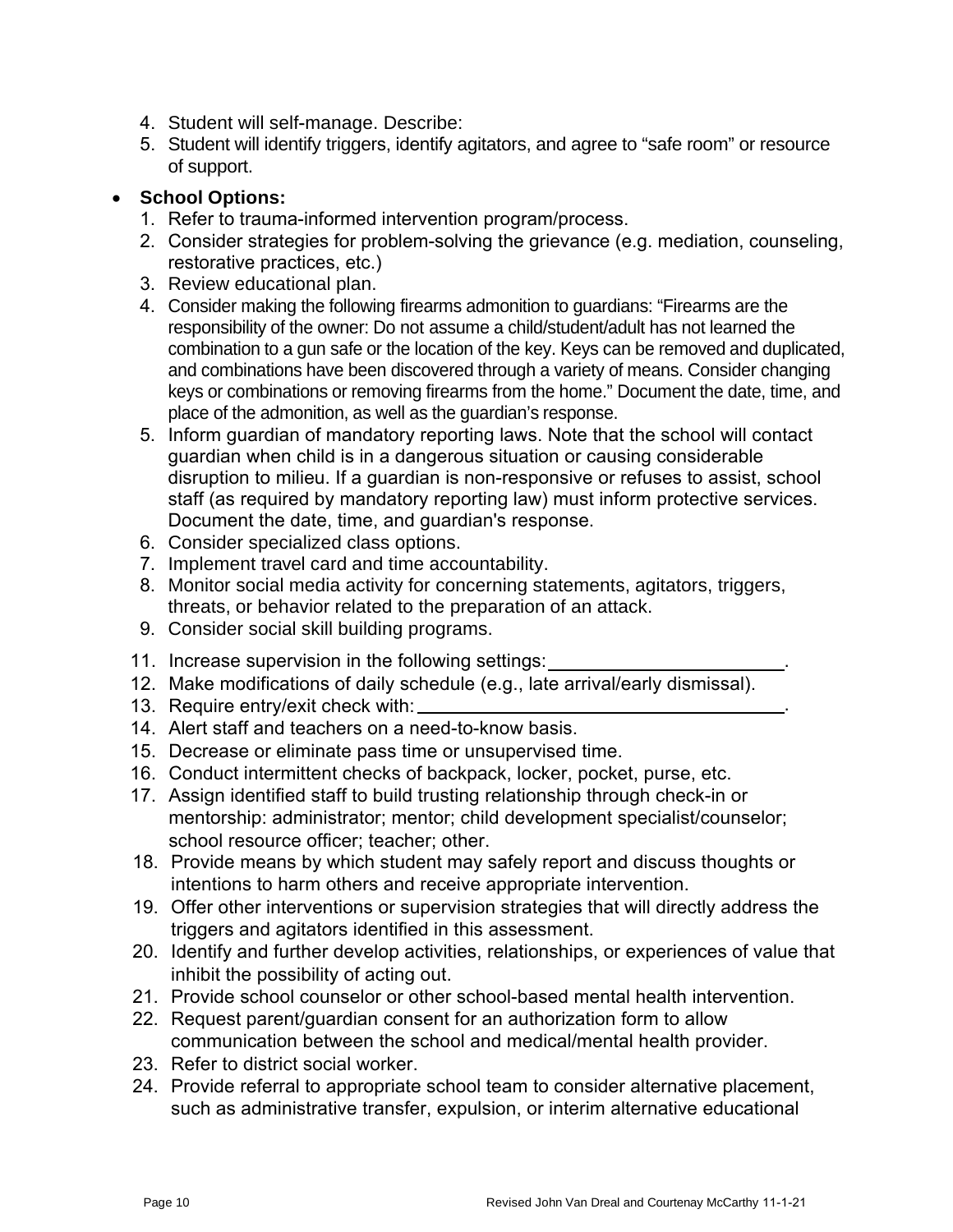setting (IAES), per district policy. (If risk criteria are met, the district may unilaterally remove a student to IAES; however, if the student is receiving specialized instruction, the IEP team decides the actual placement.)

- 25. Recommend home supervision pending further assessment.
- 26. Refer to appropriate Special Ed. Team for (psycho-educational evaluation/ special education; review education goals and placement options; referral to alternative education placement.) (NOTE: If student is on an IEP/504 plan, any change in placement or special ed. services must be done through the Special Education Team process or 504 Team process.)
- 27. Refer to behavior specialist, behavior team, or other behavior support resources.
- 28. Continue to monitor communications and behavior for an escalation of concerns for aggression (see attached Risk Factor guide).
- 29. Conduct safety planning at the site of attendance.
- 30. Referral for diversion.
- 31. Other school option: .
- 32. Refer to restorative practice program/process. For example, if both parties are amenable (student/s with problematic behavior and those they have harmed or threatened), conduct a meeting allowing those who have been harmed or threatened to describe the impact of the behavior and the type of actions necessary to repair hurt, restore trust, and discuss how to move forward from the isolated incident.

### • **Family / Home Options:**

- 1. Increase supervision.
- 2. Monitor Social media activity for concerning statements, agitators, triggers, threats, or behavior related to the preparation of an attack.
- 3. Safety proof home.
- 4. Other:
- 5. Use a Family Social Media Contract or refer t[o www.commonsensemedia.org](http://www.commonsensemedia.org/) for information on appropriate youth media usage.
- 6. Request that parents increase supervision and vigilance.
- 7. Refer for domestic violence intervention and safety panning.
- 8. Refer to parent training classes.
- 9. Review and pursue crisis and/or mental health services.

### • **Community Options:**

- 1. Refer to Youth Service Team or other community-based youth support team.
- 2. Refer for district (STAT) mental health evaluation.
- 3. Review mental health options and providers for possible evaluation and/or counseling.
- 4. Consider anger management programs.
- 5. Alcohol/drug evaluation and/or counseling.
- 6. Other:
- 7. Refer to mentoring programs.
- 8. Notify probation/parole officer.
- 9. Connect to faith-based community programs.
- 10. Foster positive community activities and interests.
- 11. Explore grant money assistance for inhibitors and other needs.
- 12. Refer to parenting programs.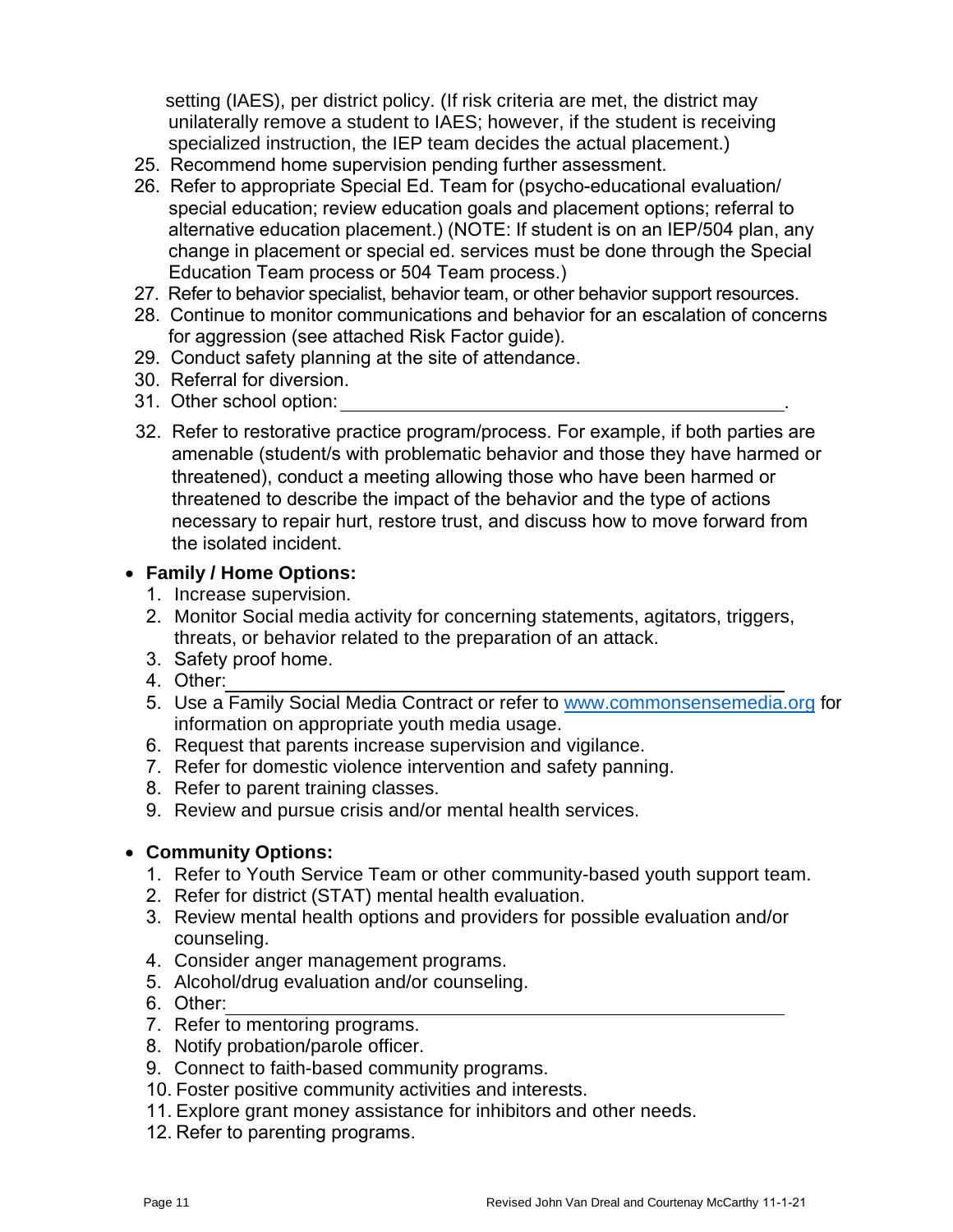# **LEVEL OF CONCERN RUBRIC and GLOSSARY**

**(Note: The following reference is provided to define the terms and statements made within this report. For further questions, please refer to www.studentthreatassessment.org or call \_\_\_\_\_\_\_\_\_\_\_\_\_\_\_\_\_\_\_ at (phone number).**

## **BEHAVIOR**

**TARGETED:** The attacker considers and selects a particular target prior to an attack. The consideration occurs through the process of an idea with motive, planning, preparation, and eventually action.

**REACTIVE OR AFFECTIVE:** The attacker acts in an emotional or highly aroused state in response to a perceived challenge, threat, insult, or other affront. The behavior is often a temporary, explosive, or impulsive act without pre-meditation, planning, plotting or specific targeting. Reactive behavior can be a function within a pattern of socialization, as some attackers search for excuses or opportunities to be angry and aggressive, without any predetermined target.

**MILD TO MODERATE AGGRESSION:** Harmful behavior that is directed at another person(s) and does not cause serious or lethal injury.

**EXTREME OR VIOLENT AGGRESSION**: Harmful behavior that is directed at another person(s) and causes or is intended to cause serious or lethal injury.

# **LEVEL OF CONCERN FOR AGGRESSION**

Levels of concern are transitory and can either decrease or increase as a result of changes in circumstances (e.g., supervision, monitoring, intervention, etc.). The assignment of a level of concern is, at best, useful in assisting and supporting management recommendations. Note that a situation may have features from more than one level, and thus change as a result of addressing those features.

## **LEVEL OF CONCERN FOR TARGETED AGGRESSIVE BEHAVIOR**

## **LOW OR MINOR:**

- Vague or indirect information contained within the threat is inconsistent.
- The threat is implausible or lacks detail and realism.
- The context of the threat suggests that action is unlikely.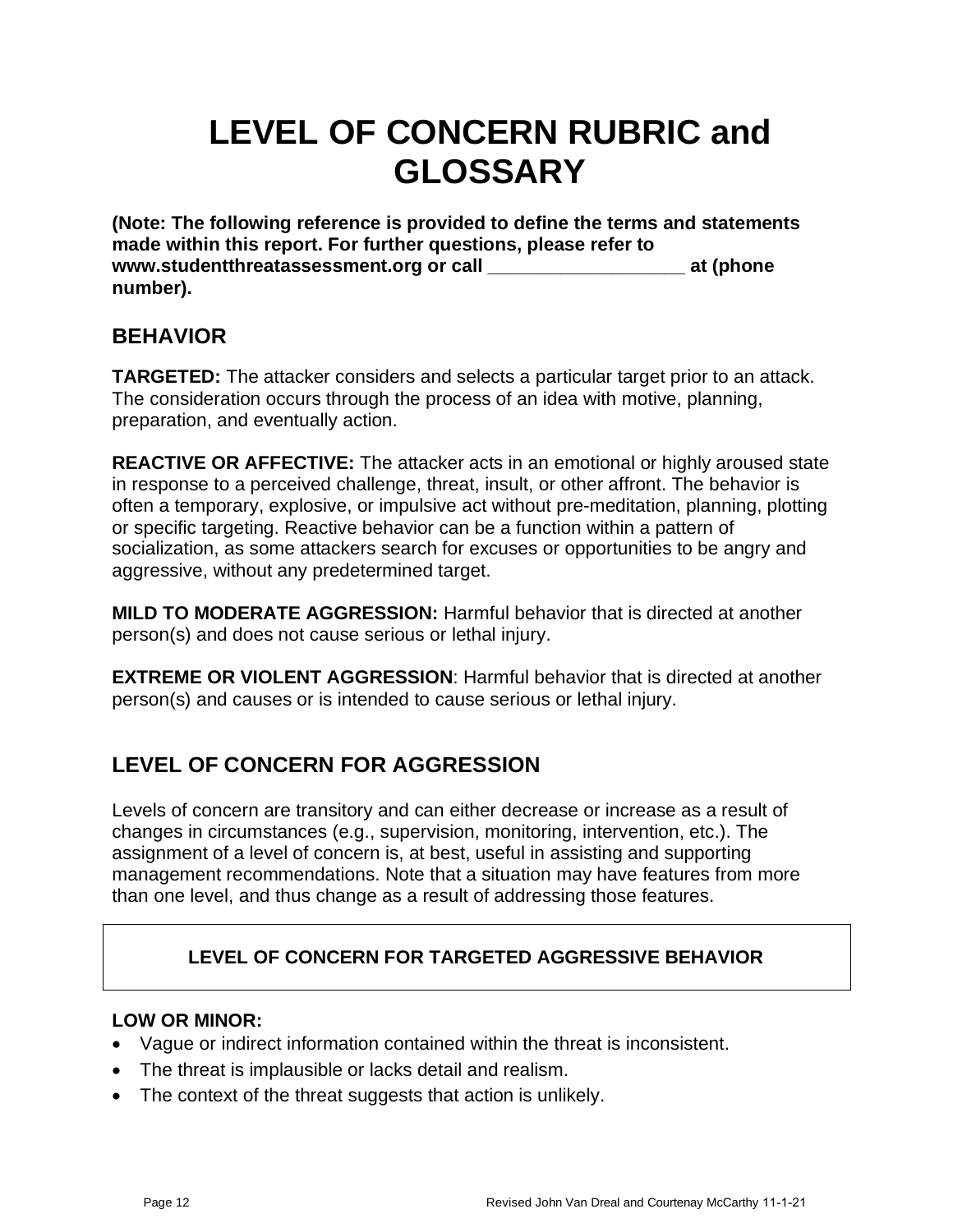- Little history exists of serious risk factors or dangerous behavior.
- Inhibitors are present.
- Behavior is aggressive but has little potential for physical injury (e.g., minor bullying).
- Threats are for stress relief, bravado, and affect.

### **MODERATE:**

- Indication exists of some premeditation or planning, with general implications of place, time, or target (but still falls short of a detailed plan).
- No strong indication exists of preparatory steps, although, there may be some veiled reference or ambiguous evidence of a threat possibility (e.g., reference to gun availability or fascination with a movie with theme or sequence specific violent act).
- Some inhibitors are present, as well as an indication of a desire for help.

### **HIGH:**

- Threat or behavior is targeted and appears to pose serious danger to others.
- Threat is direct, specific, detailed, and plausible.
- Information suggests the presence of concrete preparations, target, and planning.
- Few inhibitors are present.
- Student sees no or few alternatives to action.
- Precipitating events identified, with justification and the acceptance of consequences.
- Likely to qualify for immediate arrest or hospitalization.

### **IMMINENT:**

• Same criteria as "High" but with the possession of weapons and a situation that is scheduled or clearly close to dangerous or explosive.

## **LEVEL OF CONCERN FOR REACTIVE/AFFECTIVE BEHAVIOR**

### **LOW OR MINOR:**

- Responsive to interventions.
- Has little or no history of affective hostility or violent reaction.
- Behavior is reactively aggressive, not violent, and has little potential for physical injury.
- Behavior is for stress relief, bravado, and affect.

### **MODERATE:**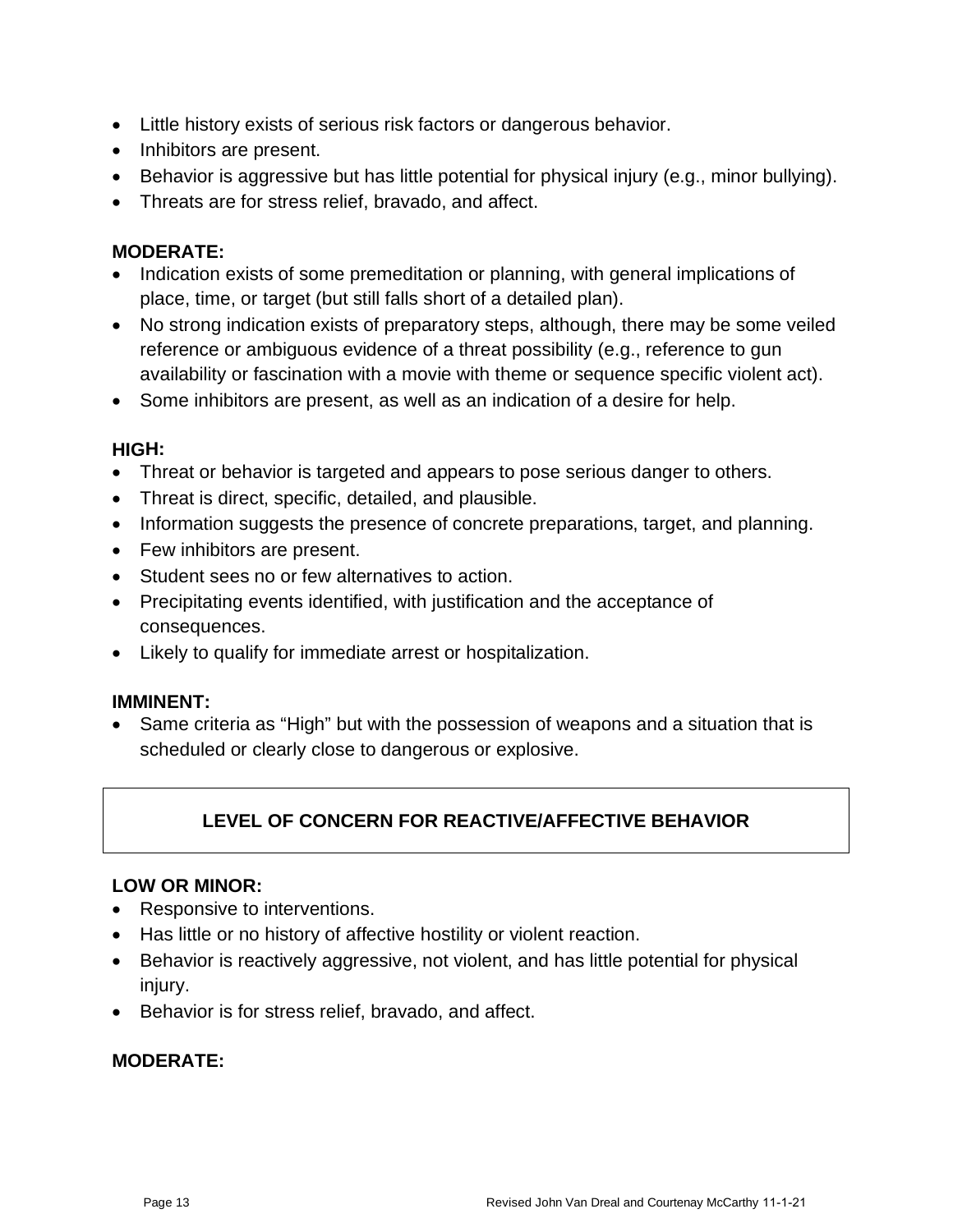- Interventions are effective, but the student can be resistive and hostile given the identified agitation. The student is somewhat unstable and requires extra staff effort to restrain.
- Peers and staff are frequently on guard.

### **HIGH:**

- Behavior is frequently impulsive, reactively aggressive, or violent.
- Intention or outcome is close to serious injury or is serious injury with the possibility of lethal injury. Interventions are frequent and considerable to restrain aggression/violence.
- The student is unresponsive or has limited response to intervention.

# **RISK FACTORS**

The following is an abbreviated list of actions, behaviors, and circumstances that may indicate greater concern for targeted violence. If you have concerns, please contact your school administrator or principal, the school resource officer, or

\_\_\_\_\_\_\_\_\_\_\_\_\_\_\_\_\_\_\_\_ at (phone number) for further consultation. If you have concerns of imminent danger, contact law enforcement immediately by calling 911.

- **1. Has there been a shift toward a threat of extreme aggression or violence?** Violence is aggressive behavior that is intended to, or results in, serious or lethal injury.
- **2. Have there been threatening communications suggesting a potential violent attack?** Is the communication an expression that suggests details of planning or ongoing consideration of an attack? Communications may include verbal expressions, artwork, email, Internet messages, texts, written language exercises, or any other medium of communication. A communication can also be made by indirect, veiled, or casual references to possible harmful events, warnings of potential harm, or references to past violent events such as school or community shootings.
- **3. Are there indications of a specific target or targets?** Is there an ongoing consideration or focus on a person or a group of people?
- **4. Are there indications of a motive, goal, or justification for a serious or lethal attack?** While there can certainly be many motives for acting out violently or aggressively, the most common is the need to establish or re-establish control and is often disguised as revenge or a vendetta for lost love or humiliation, and the desire to prove bravery after making a threat or taking a dare. Pay close attention to motive themes of loss, being wronged, or excessive anger.
- **5. Are there any indications of behavior that increase the possibility of violence**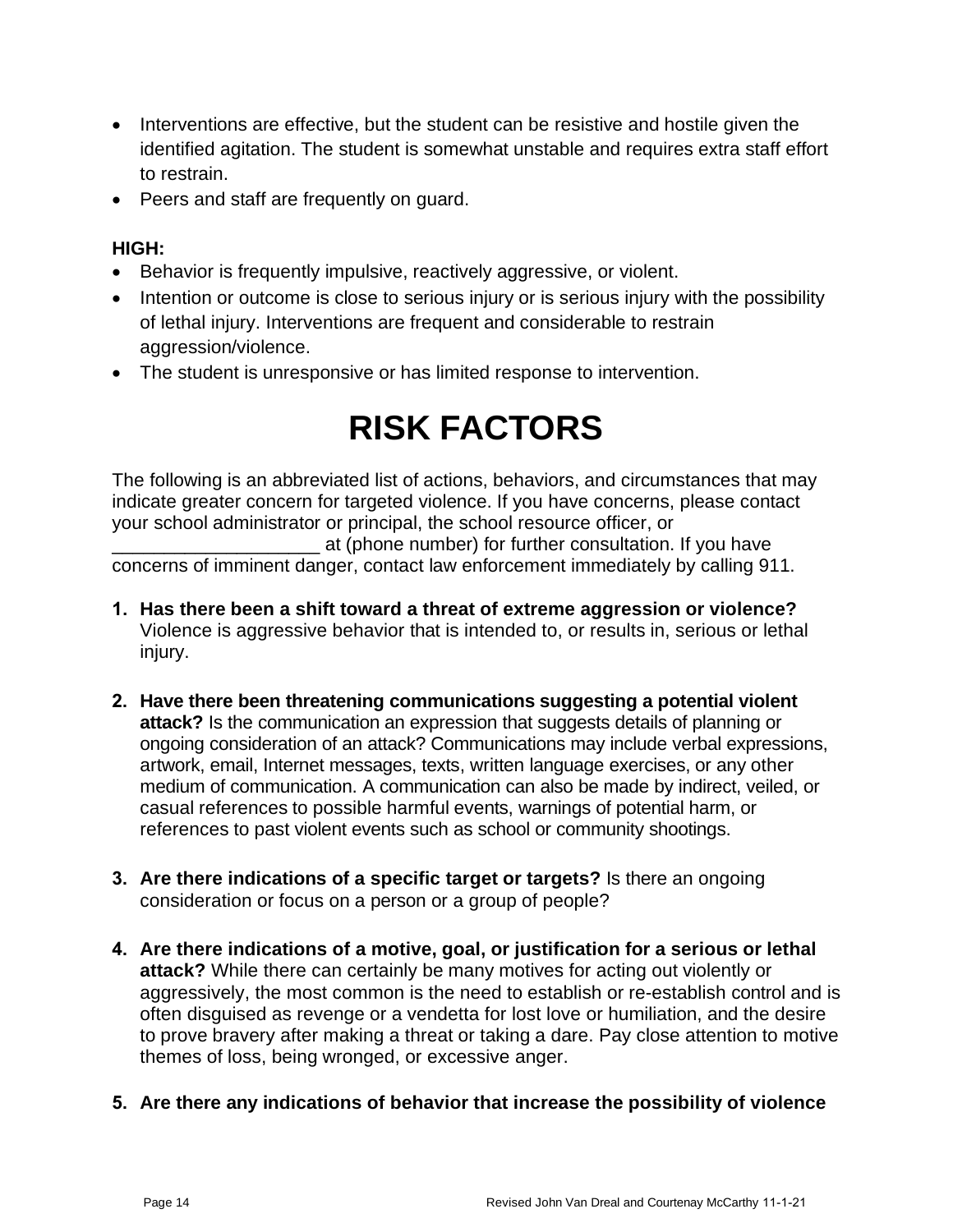**occurring**? Such indications may include a plan, acquiring weapons, rehearsing, or practicing the attack, scheduling the attack, or other preparations. A communication that threatens an attack is only an expression and does not suggest a "posed threat" unless there are behaviors supporting the intent to carry out the attack. Many threats are not stated with clearly expressed language but are indicated by veiled threats and/or behavior that relates to a possible attack. Attackrelated behavior includes, but is not limited to, the following:

- A plan to carry out a targeted act of aggression against a specific individual or group. A plan would have a sequence of actions necessary for its success. The more plausible the plan, the greater the risk.
- The acquisition of a weapon, the attempted acquisition of a weapon, or research about how to acquire a weapon. If the threat is the use of physical force to the point of serious or lethal injury, then the physical force is the weapon.
- The rehearsal of the event or a similar event. Rehearsal is like simulation or practice. Rehearsal can be indicated through art, fantasy games, writing, film projects, or other opportunities that allow role-play or practice. It can also be indicated by the use of movies, Internet sites, or video games that have themes and sequences of violence that can serve as a simulation or practice. However, it must be noted that the use of such games or films as entertainment does not lead or cause students to act out violently. Their use is only attack-related behavior when it serves as rehearsal or practice.
- Scheduling an attack. Scheduling the act can be indicated through vague communication or actually noted in clear detail. Sometimes, the schedule is flexible, awaiting a triggering event (e.g., teasing, rejection, or loss) that further justifies the violence and locks it in as the only solution.
- **6. Are actions and behaviors consistent with communications?** If threats are made but not accompanied by attack-related behaviors, motives, or a specific target(s) consistent with that threat, then the risk decreases.
- **7. Is there peer collaboration?** Are peers aware of, or concerned about, a potential attack? Are peers encouraging the attack?
- **8. Are alternatives and emotional coping reserves decreasing?** For example, a person who is low on coping strategies or alternatives may consider violence to be the only option available to solve their problems.
- **9. Are there indications of suicidal thoughts?** Is there a history of suicidal ideation, gestures, references, or intent? A desire to die, be killed by another, or commit suicide, combined with a threat to harm others, increases the overall risk, especially if the suicidal behavior is one feature of a plan to kill others and carry out revenge or justice. If there is a risk of suicide, consider a Suicide Risk Assessment or seek advice and/or assessment from a doctor or mental health professional.